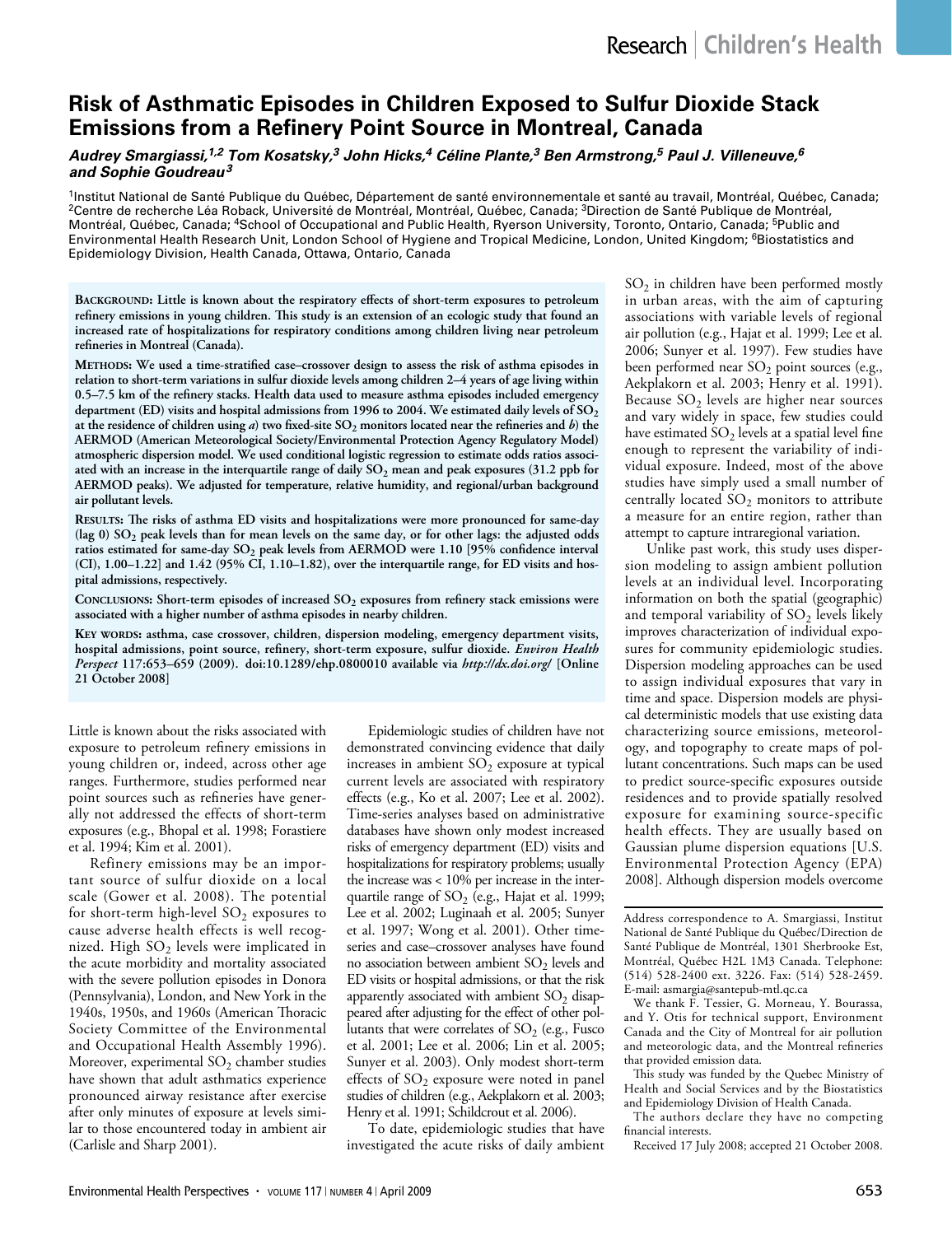the limitation of central-site measurements that do not allow for the consideration of the spatial variation of pollutant levels, they have seldom been used in epidemiologic investigations and, as far as we know, have not previously been used to assess effects associated with short-term variations in exposure.

The present study is part of a larger assessment of possible health effects from time-variant exposure to emissions from the industrial complex of the East End of Montreal (Canada) where two petroleum refineries are located. In residential areas located near this industrial complex, annualized rates of hospitalizations for respiratory health conditions among children 2–4 years of age were approximately 25% higher than rates for Montreal Island children for 1996–2004 (Kosatsky et al. 2004). However, such a cross-sectional assessment could not establish if the excess is related to exposure to emissions from the industrial complex and, if so, whether the increased rates are related to short- or long-term exposures.

In this study, we used a case–crossover design to assess the risk of asthma episodes in children 2–4 years of age exposed to  $SO_2$  refinery stack emissions from the industrial complex located in the East End of Montreal Island. According to the Canadian pollutant release inventory (Environment Canada 2008) and the emission inventory of the city of Montreal (Kosatsky et al. 2004), during the study period the two refineries emitted at least 8,000 metric tons of  $SO_2$  annually. Peak daily  $SO_2$  levels in residential areas near to the industrial complex can reach values that are > 50% higher than daily peaks measured in other areas of the city and in other Canadian cities such as Toronto, whereas mean levels are in the range typically measured in North American cities and are much lower than in developing countries concentrations (World Health Organization 2000). The specific objectives of this study were *a*) to assess in young children the risk of asthmatic episodes related to short-term exposure to refinery stack emissions as indicated by  $SO_2$ , *b*) to explore the influence of the  $SO_2$  "exposure regime" using daily means and peaks at various lags, and *c*) to explore the value of a dispersion model versus fixed-site  $SO_2$  monitors in characterizing exposure to a point source.

## **Materials and Methods**

## **Study Area, Period, and Population**

This study covers the calendar period between 1996 and 2004. We defined the geographic



Figure 1. Area of the study, location of refineries and industrial area, SO<sub>2</sub> fixed-site monitors, threecharacter postal areas, and residential six-character postal codes. A six-character postal code represents a segment of road (block side) within which fewer than 50 individuals live.

area of the study by four postal service forward sortation areas (FSAs) of the East End of Montreal Island (H1A, H1B, H1K, H1L), Canada, where both residences and an industrial sector comprising two petroleum refinery complexes are located. Figure 1 presents the location of the four FSAs: H1A, H1B, H1K, and H1L. We estimated the geographic location of all residences within the four FSAs using the geographic centroids of their full six-character postal codes. Residences within these four FSAs are located as close as 0.5 km and up to 7.5 km from the refinery stacks. The median distance from the 3,469 six-character postal code centroids of all residences to the closest refinery stack is 2.4 km. The Island of Montreal has more than 30,000 residential postal codes; within the study area, a six-character postal code often corresponds to a single segment of road within which fewer than 50 individuals live. Figure 1 shows the location of the centroids of the six-character postal codes in the study area.

The study population consisted of children who lived in one of the four FSAs who either visited an ED or were hospitalized for asthma between 1996 and 2004. We restricted analyses to children who were between 2 and 4 years of age at the time of their ED visit or hospitalization. Estimates of the number of children in this age range who resided in each of the four FSAs, based on the 2001 Canadian Census, were 960, 635, 1,020, and, 855 for FSAs H1A, H1B, H1K, and H1L, respectively. This project obtained approval from the Montreal Public Health Research Ethics Board.

### **Health Data**

We obtained hospital ED visits and hospital admissions data for children living on the Island of Montreal, Canada, from the Quebec Health Insurance Board and the Quebec Ministry of Health and Social Services (MED-ECHO database), respectively, for the period 1996–2004. These two databases capture virtually all hospitalizations and ED visits for Quebec residents (Labrèche et al. 2008). Each ED visit or hospitalization included the following individual-level information: time and date of the health service used, the primary cause of the ED visit or hospitalization [*International Classification of Diseases, 9th Revision* (ICD-9; World Health Organization 1975)], and patient characteristics such as age, sex, and the six-character postal code of the current place of residence. The location of the hospital where the service took place was available for admission but not for ED visit data. These data indicated that 96% of hospital admissions among children who lived in the four FSAs were at institutions on the Island of Montreal or at its near eastern suburb; we expect a similar figure for ED visits.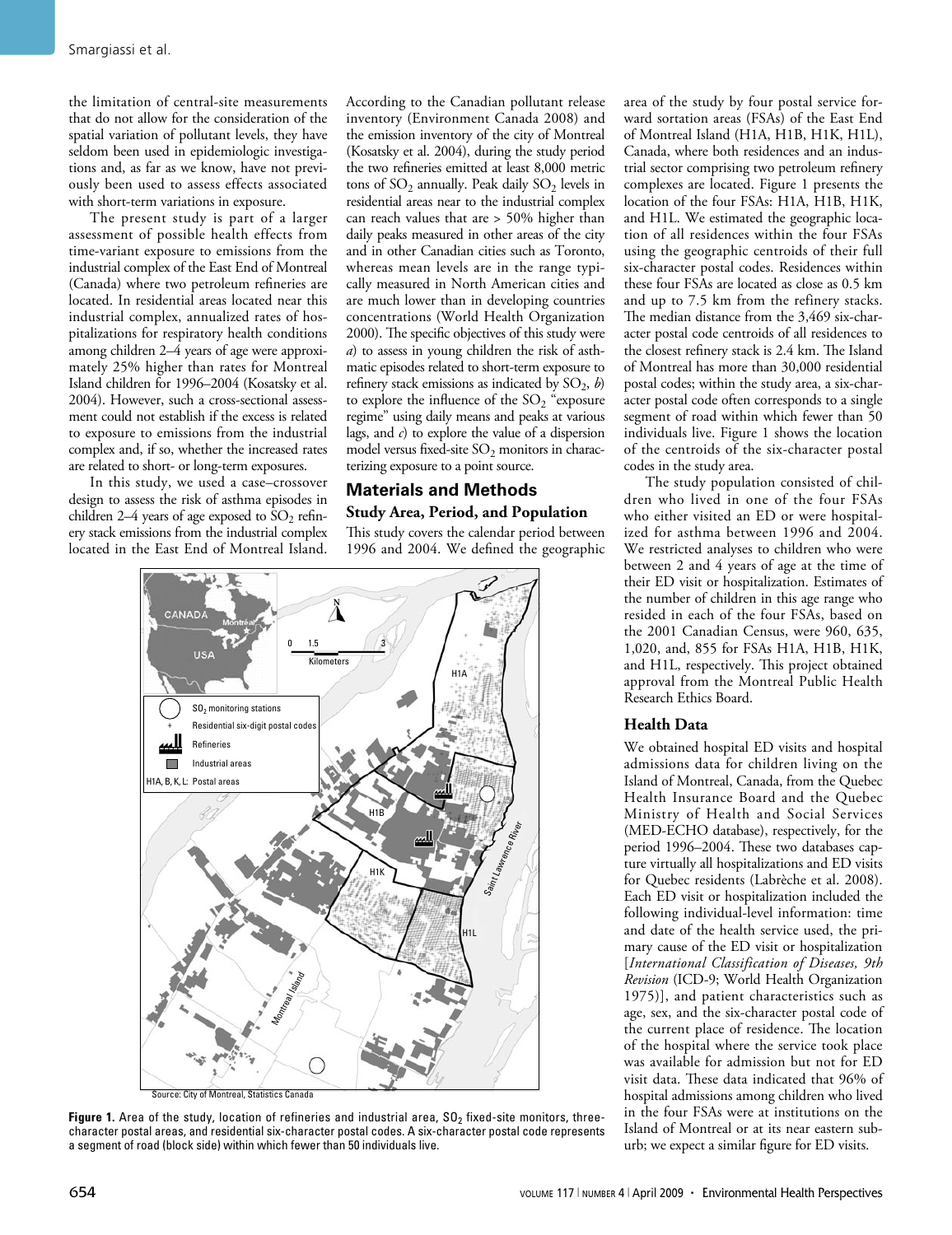We used asthma (ICD-9 code 493) as the cause of ED visit or hospitalization for the analyses. We included children  $\geq 2$  years of age because the diagnosis of asthma among younger children is problematic and often confused with bronchiolitis, viral infections, or other conditions that produce wheeze (Panettieri et al. 2008). This study focused on asthma outcomes among very young children because cross-sectional analyses revealed a more pronounced excess of asthma hospitalizations for this age group than for others, and because children 2–4 years of age are widely regarded to be more susceptible to possible adverse health effects of air pollution (Bateson and Schwartz 2008).

#### **Pollution and Meteorological Data**

Our primary exposure of interest was the  $SO_2$ emitted by the refineries and estimated at the child's residence. In our assessment of the effects of emissions from the refineries of the East End of Montreal, we have considered the acute effects of exposure to  $SO_2$  because *a*) SO<sub>2</sub> has been associated with adverse acute health outcomes in other studies and *b*) it serves as an indicator of stack emissions from the refineries. Of course, stack-emitted  $SO_2$ is likely to be correlated with other refinery emissions such as fine particles [particles with an aerodynamic diameter < 2.5  $\mu$ m (PM<sub>2.5</sub>)].

We used two fixed monitoring sites located near the refineries and estimates from the AERMOD (American Meteorological Society/Environmental Protection Agency Regulatory Model) atmospheric dispersion model (U.S. EPA 2008) to characterize ambient  $SO<sub>2</sub>$  exposures of children who visited the ED or who were admitted to hospital between 1996 and 2004. We also characterized exposure of the children to the "urban/regional background" levels of air pollutants with the use of all Montreal Island's fixed monitoring sites with available air pollutant data, excluding the two sites located near the refineries (see "Regional/urban air pollutant background levels," below). We computed daily  $SO_2$  means and maxima from hourly measurements at fixed-site monitors and from hourly model estimates at 3,469 receptor locations (from 0000 to 2300 hours). We used daily maxima to allow us to represent the possible respiratory health effects from high-exposure episodes that occur during the day. We considered days with < 18 hr of  $SO_2$  measurement as missing.

*Fixed-site measurements of SO<sub>2</sub> levels near refineries.* We considered daily  $SO_2$ measurements made at the following locations by the Montreal Environmental Service and that capture the refinery emissions (see Figure 1 for location). First, to represent  $SO_2$ exposure for those living in the FSAs HIA and H1B, we used data from the monitor close by and to the east of the refineries. Based on hourly wind data, winds blow from the refineries toward this monitor (winds from 210° to 290°) about 40% of the time. This monitor measured the highest  $SO<sub>2</sub>$  levels for winds from 210° to 290° (average levels with winds from 210 $^{\circ}$  to 290 $^{\circ}$ , 10.9  $\pm$  13.0 ppb). This monitor is located within 3 km of the refinery stacks. The maximum distance from this monitor to the residences (more precisely, to the six-character postal codes) of these FSAs is 6.9 km; the median distance is 1.6 km.

Second, to represent  $SO_2$  exposure for those living in the FSAs H1K or H1L, we used data from the monitor close by and to the southwest of the refineries. Winds blow from the refineries toward this monitor (winds from 0° to 60°) about 20% of the time (mostly in winter). This monitor is located outside of the four FSAs of the study and no more than 10 km from the refinery stacks. It can be as far as 9.1 km from some residences of the H1K and H1L FSAs (the median distance is 5.6 km). Although this monitoring site is far from many of the residences of these FSAs,  $SO<sub>2</sub>$  levels measured at this monitor are influenced by the refinery stack emissions when the wind is from the northeast (average levels with winds from  $0^\circ$  to  $60^\circ$ ,  $7.7 \pm 10.6$  ppb). No other  $SO_2$  monitoring site was located closer to FSAs H1K and H1L.

Figure 2 presents the time series of the  $SO<sub>2</sub>$  levels at these two monitors.

*Dispersion modeling of SO2 levels.* To obtain at-home estimates of daily exposure, we estimated  $SO_2$  levels at the centroid of all children's residential six-character postal codes for all days between 1996 and 2004, using the AERMOD dispersion model as follows.

We used data for several point source emissions of the two refineries to model hourly  $SO_2$  levels at 3,469 discrete receptor locations corresponding to the residential sixcharacter postal code centroids in the East

End of Montreal (in the FSAs H1A, H1B, H1K, H1L; Figure 1). The point source emissions included those from main vents and stacks that emit on a continuous schedule throughout the year (seven point-source emission sources for one refinery and five for the other). For each vent and stack, the longitude/ latitude, emission temperature, height, and exit velocity were available. The selected vent and stack emissions of the two refineries represent approximately 90% of the total  $SO_2$  emissions from these two refineries and represent more than 80% of the  $SO_2$  emissions in the industrial area. We used annual emission data for each vent and stack to model hourly  $SO<sub>2</sub>$ levels. Although information on daily variation of  $SO_2$  emissions was not available, monthly variation of total  $SO_2$  refinery emissions was available for each facility for the study period (all point sources for each refinery considered together). We thus adjusted annual emissions data for the month-by-month emission levels of each facility, using the monthly variation of their total  $SO_2$  refinery emissions.

Other smaller point sources of  $SO<sub>2</sub>$  are on Montreal Island, and additional "regional sources" are outside of Montreal. We did not represent these in the model, but we explored their influence on the risk of ED visit or hospitalization for asthma in children using regression models that incorporated the  $\mathrm{SO}_2$ regional/urban background levels.

The inputs to the dispersion model also included hourly meteorological records at the Pierre Elliott Trudeau Montreal International Airport, about 25 km from the area of the study, and upper air data from a rural monitoring site descriptive of the greater Montreal region. Missing hourly meteorological data at the International Airport monitoring site (< 0.1% of all hours) were replaced with the values for the previous or the next hour or interpolated from available data (when more than a few



Figure 2. Time series of daily mean SO<sub>2</sub> measurements at fixed sites on the Island of Montreal (spline routing smoothing). Peaks at the southwest monitoring site occurred during winter.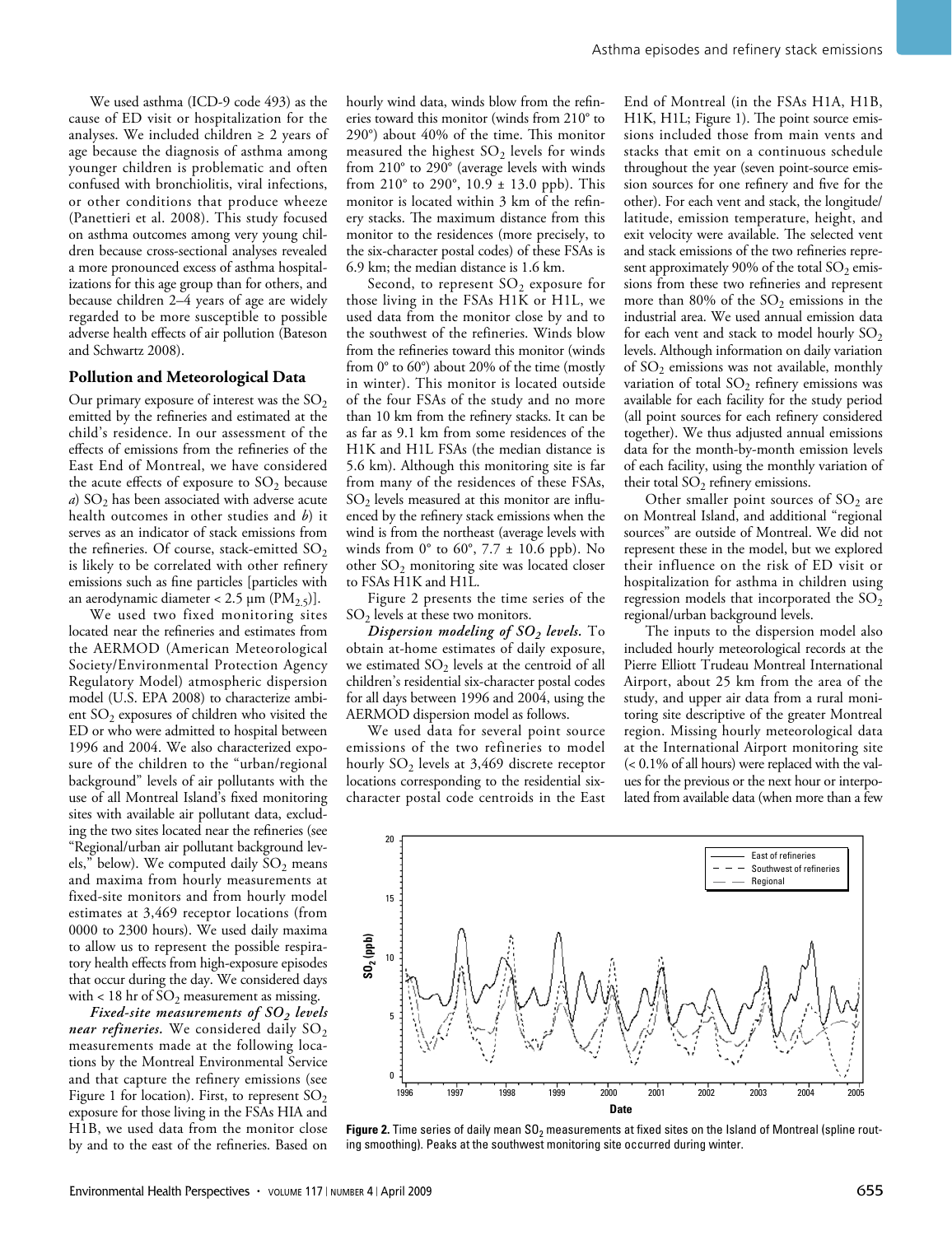consecutive hours were missing). We acquired all meteorological data from Environment Canada (2008). The topographic characteristics across the area of interest were considered constant. We made allowances in the model for the nature of the local terrain, including both vegetated (grass) and paved surfaces.

We averaged hourly  $SO_2$  predictions over the day and computed daily peaks for each six-character postal code. We linked daily SO2 values with the case and control period intervals by date and by postal code.

*Regional/urban air pollutant background levels and regional meteorological data.* **Pollutant measurements.** The fixed-site monitors used to create hourly regional/urban background averages were not located in the immediate vicinity of the industrial complex. Of these fixed-site monitors, we used at least six for nitrogen dioxide and ozone, depending on the date; we used three monitors for  $SO_2$ measurements and only one for  $PM<sub>2.5</sub>$ . We used the three  $SO_2$  monitors not located near the industrial sector to represent minor point sources of  $SO<sub>2</sub>$  on Montreal Island and additional regional sources outside of Montreal. The three monitors were influenced by the local refinery emissions when winds were from the northeast (0–60°) but to a lesser extent than the monitor also located to the west but

in close proximity to the refineries. Because levels measured at the three monitors were not influenced by other wind directions, we presume that although these monitors may also capture emissions from other local sources, such influence is small compared with that from outside the Island of Montreal.

*Meteorological measurements.* We used daily mean outdoor temperatures and relative humidity (from 0000 to 2300 hours) from the Montreal International Airport.

#### **Data Analysis**

We analyzed the study using a case–crossover design (Maclure 1991). In this design, which is analogous to a standard time-series design, we controlled for secular trends in hospital morbidity by selecting control days for each day in which one or more hospital visits (case day) occurred. This design also controls for time-invariant confounders (e.g., exposure to secondhand smoke) by making within-subject comparisons. We selected control days using the time-stratified approach (Lumley and Levy 2000) in which we divided the study period into monthly strata and selected control days for each case as the same days of the week in the month. The time-stratified approach removes bias from unwanted secular trends in the hospitalization/ED visit time series and

| Table 1. SO <sub>2</sub> near refineries, regional air pollutants, and meteorological data for Montreal Island, 1996–2004. |
|----------------------------------------------------------------------------------------------------------------------------|
|----------------------------------------------------------------------------------------------------------------------------|

| Pollution variable                                      | No. of days | Mean | SD   | Median | Q1     | Q <sub>3</sub> | IQR  |
|---------------------------------------------------------|-------------|------|------|--------|--------|----------------|------|
| $SO2$ measured (ppb) <sup>a</sup>                       |             |      |      |        |        |                |      |
| Monitoring site east of refineries                      |             |      |      |        |        |                |      |
| Daily mean                                              | 3,177       | 6.9  | 5.7  | 5.5    | 2.9    | 9.2            | 6.3  |
| Daily peak                                              | 3,177       | 23.8 | 22.2 | 16.9   | 8.9    | 31.9           | 23.1 |
| 5-day mean (lag 0 to lag 4)                             | 3,055       | 6.9  | 3.5  | 6.3    | 4.4    | 8.7            | 4.4  |
| Monitoring site southwest of refineries                 |             |      |      |        |        |                |      |
| Daily mean                                              | 2,683       | 4.4  | 4.4  | 3.1    | 1.5    | 5.9            | 4.3  |
| Daily peak                                              | 2.683       | 12.8 | 13.8 | 8.5    | 4.2    | 16.2           | 11.9 |
| 5-day mean (lag 0 to lag 4)                             | 2,561       | 4.5  | 3.2  | 3.7    | 2.1    | 5.9            | 3.7  |
| SO <sub>2</sub> modeled with AERMOD (ppb)               |             |      |      |        |        |                |      |
| East and southwest of refineries <sup>b</sup>           |             |      |      |        |        |                |      |
| Daily mean                                              | 11.406.072  | 3.0  | 4.8  | 0.8    | 0.0    | 4.3            | 4.3  |
| Daily peak                                              | 11,406,072  | 17.5 | 20.0 | 10.8   | 0.0    | 31.2           | 31.2 |
| 5-day mean (lag 0 to lag 4)                             | 11,392,196  | 3.0  | 3.2  | 2.0    | 0.7    | 4.3            | 3.6  |
| East of refineries <sup>c</sup>                         |             |      |      |        |        |                |      |
| Daily mean                                              | 5,592,888   | 3.7  | 5.1  | 1.6    | 0.0    | 5.5            | 5.5  |
| Daily peak                                              | 5.592.888   | 19.2 | 19.2 | 16.0   | 0.1    | 31.7           | 31.6 |
| 5-day mean (lag 0 to lag 4)                             | 5,586,084   | 3.7  | 3.4  | 2.8    | 1.0    | 5.3            | 4.3  |
| Southwest of refineries <sup>c</sup>                    |             |      |      |        |        |                |      |
| Daily mean                                              | 5,813,184   | 2.4  | 4.5  | 0.2    | 0.0    | 3.0            | 3.0  |
| Daily peak                                              | 5,813,184   | 16.0 | 20.6 | 3.3    | 0.0    | 30.4           | 30.4 |
| 5-day mean (lag 0 to lag 4)                             | 5,806,112   | 2.4  | 2.8  | 1.5    | 0.5    | 3.2            | 2.7  |
| Regional data <sup>d</sup>                              |             |      |      |        |        |                |      |
| $PM_{2.5}$ daily mean (µg/m <sup>3</sup> ) <sup>e</sup> | 2,439       | 7.6  | 7.1  | 5.6    | 3.0    | 9.8            | 6.8  |
| $SO2$ daily mean (ppb)                                  | 2,920       | 4.3  | 2.9  | 3.6    | 2.4    | 5.3            | 2.9  |
| $NO2$ daily mean (ppb)                                  | 3,257       | 20.5 | 7.4  | 19.5   | 15.3   | 24.4           | 9.2  |
| $O_3$ daily mean (ppb)                                  | 3,288       | 17.8 | 9.1  | 16.9   | 11.3   | 23.0           | 11.7 |
| Daily temperature $({}^{\circ}C)^{f}$                   | 3,288       | 7.4  | 11.7 | 7.8    | $-1.5$ | 17.8           | 19.3 |
| Daily relative humidity <sup>f</sup>                    | 3,177       | 70.1 | 12.8 | 70.5   | 61.5   | 79.4           | 19.9 |

Abbreviations: IQR, interquartile range; Q1, first quartile; Q3, third quartile. This table presents values for all days and estimates at all locations, even if no ED visits or hospitalizations occurred at these days and places.

*<sup>a</sup>*Missing data were spread over the entire study period. *<sup>b</sup>*Number of receptor points (3,469 six-character residential postal codes) × 3,288 days. *c*Number of receptor points. *d*Average of levels at urban/regional background monitoring sites, excluding monitoring sites east and southwest of refineries. *e*Data missing in 1996 and half of 1997. *<sup>f</sup>* Meteorological records from the Montreal International Airport meteorological monitoring site.

leads to unbiased estimates of effect for case– control days selected within specific time windows (no "overlap bias") (Janes et al. 2005). Thus, if hospitalization occurred on Saturday, 22 August 1998 (corresponding to the hazard period, lag 0), the selected control periods were also Saturdays (1, 8, 15, and 29 August 1998).

We assessed the  $SO_2$ -hospitalization/ ED visit relationships by conditional logistic regression analyses in which we compared the SO2 exposure levels (AERMOD estimates or the fixed-site measurements near the refineries) for the case period with the matched control periods. We defined the case period as the day of hospitalization or ED visit. Exposure metrics examined included same-day average and peak  $SO_2$  exposures, as well as lagged intervals extending from 1 to 4 days before the case or control event. We estimated the odds ratios (ORs) and their 95% confidence intervals (CIs) in relation to an increase in the interquartile range of  $SO_2$ .

Analyses performed with the  $SO_2$  levels from the monitoring sites were done separately for children residing in the East End (including the FSAs H1A and H1B) and to the southwest (including H1K and H1L) of the refineries, as the two  $SO_2$  fixed monitoring sites used, to represent the exposures of children living to the east or the southwest of the refineries, which differ the emission sources and to the residences of the children (Figure 1). As such, the  $SO_2$  levels measured at the site farther away from the refineries are typically lower than those at the closer monitoring site (Figure 2). Thus, the two  $SO_2$  fixed monitoring sites may not represent the exposure of children living to the east or the southwest of the refineries with equal accuracy. When using estimates from AERMOD, we performed analyses for the two areas separately, to compare results with those from analyses performed with the  $SO_2$  levels from the two monitoring sites. However, we also performed analyses with AERMOD  $SO_2$  estimates for all FSAs together, to increase the statistical power of the overall  $SO_2$  effect estimate.

We first performed unadjusted conditional logistic models by including the AERMOD  $SO_2$  exposure estimates or the fixed-site measurements near the refineries as an independent variable. We then used multivariable conditional logistic regression models to control for the potential confounding influences of the regional/urban background air pollutant levels and meteorological conditions. We adjusted for daily mean concentrations of regional  $SO_2$ ,  $O_3$ ,  $NO_2$ , and  $PM_{2.5}$ levels, evaluated for the same lag period as for the SO<sub>2</sub> AERMOD estimates and the fixed-site measurements near the refineries. Similar to previously conducted time-series and case–crossover analyses (e.g., Luginaah et al. 2005), meteorological conditions that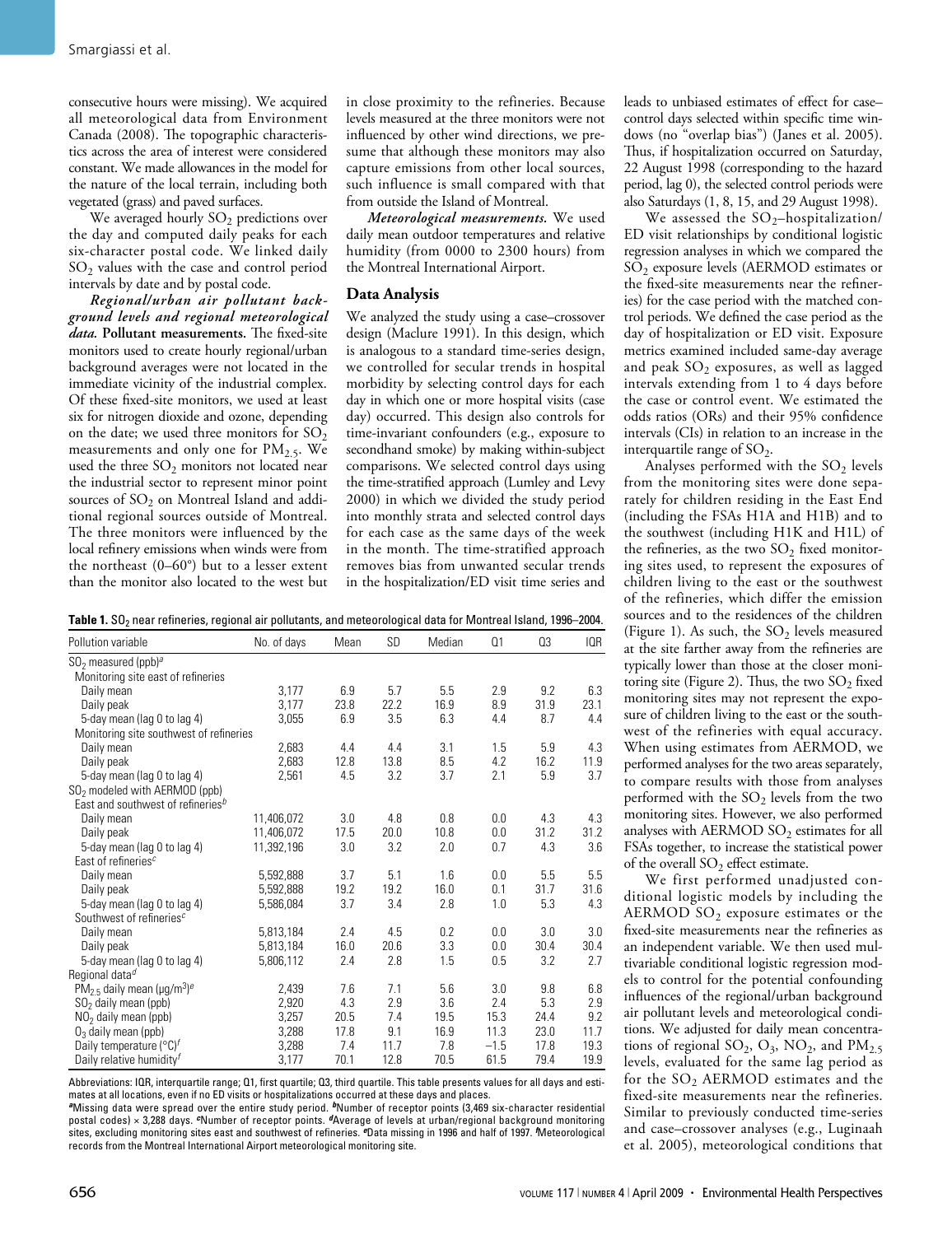we examined included relative humidity and temperature at the same lag period as  $SO_2$ exposure estimates. We verified the linearity of the relationship between temperature and ED visits or hospitalization using natural cubic spline functions. We constrained cubic basis functions to meet at the following cut points (knots): 5th, 33th, 66th, and 95th percentiles. Given no departure from linearity, we used linear relations.

We compared dispersion model predictions  $(SO<sub>2</sub>$  AERMOD daily mean and peak estimates) with measurements at the  $SO_2$ fixed-site monitor located to the east of the refineries using Pearson correlations.

#### **Results**

During the study period, there were 263 hospitalizations and 1,579 ED visits for asthma among children 2–4 years of age in the four FSAs of the study; 46% and 41% of the hospitalizations and of the ED visits were among children who lived to the east of the refineries (FSAs H1A and H1B). Based on 2001 census data (Statistics Canada 2008), these two FSAs accounted for a combined 46% of the overall population of the study area. The daily number of hospitalizations and ED visits ranged from 0 to 3 (mean,  $0.1 \pm 0.3$ ) and from 0 to 5 (mean,  $0.5 \pm 0.7$ ), respectively, during the study period.

Table 1 presents  $SO_2$  descriptive data for the fixed-monitoring sites located near and to the east and southwest of the refineries, the AERMOD  $SO_2$  estimates for all the receptor points located to the east or to the southwest of the refineries for all days of the study period, and the  $SO<sub>2</sub>$  AERMOD descriptive information for the four FSAs combined. Descriptive  $SO<sub>2</sub>$  data including only dates for those who used a health service were similar (data not shown) to results presented in Table 1. The monitor to the east of the refineries presented higher  $SO<sub>2</sub>$  levels than those measured at the monitor to the southwest, which is both farther away from the refineries and less frequently in the lee of refinery stack emissions. When both monitors were not subjected to winds blowing over the refineries, levels recorded were similar to those of the urban/regional background (data not shown). The distribution of the AERMOD estimates presents a lower mean than do the monitors. However, peak levels measured to the west of the refineries are lower than the AERMOD peak level estimates. As for the urban/regional background levels,  $SO_2$  measurements showed limited variability compared with the levels recorded at the monitoring sites located near the refineries.  $NO<sub>2</sub>$  and  $O<sub>3</sub>$  levels monitored in proximity and to the east or southwest of the refineries were not higher than the urban/ regional background levels (data not shown).

Correlation of the dispersion model predictions  $(SO<sub>2</sub> AERMOD$  daily mean and peak estimates) at the site of the fixed monitor located to the east of the refineries with  $SO_2$ measured at that monitor was modest (daily mean, *r* = 0.43; peak, *r* = 0.36; *p* < 0.001).

Table 2 presents associations between  $AERMOD SO<sub>2</sub>$  estimates and hospitalizations and ED visits for children from analyses performed using combined data from the east and the southwest areas. We performed such combined analyses only for the  $SO<sub>2</sub> AERMOD$ estimates, given that the two fixed monitoring sites used to represent exposure in the east and in the southwest are located at different distances from the refineries and residences of the FSAs. Combined data show a greater OR for hospitalizations than for ED visits. Hospitalizations and ED visits were more strongly related to peak than to mean levels of SO2; associations were most pronounced for  $SO<sub>2</sub>$  levels on the same day that the visit or the hospitalization took place (lag 0).

Adjusting for daily ambient temperature, relative humidity, and the daily regional/ urban background of  $SO_2$ ,  $O_3$ , and  $NO_2$  had little influence on the associations observed between  $SO_2$  levels from refinery stack emissions and ED visits and hospitalizations (Table 2). Adjustment for the regional/urban background of SO<sub>2</sub> "overcontrolled" for industrial  $SO_2$  stack emissions, given its correlation with AERMOD  $SO_2$  levels: The "background" of  $SO<sub>2</sub>$  was the ambient air pollutant most correlated to AERMOD estimates, but even this correlation was only moderate (AERMOD daily mean  $SO_2$  estimates of all postal codes and daily mean background  $SO<sub>2</sub>$ levels,  $r = 0.30$ ). Adjustment for the daily regional/urban background of  $PM<sub>2.5</sub>$  also had little influence on the associations observed. We did not adjust the ORs presented in Table 2 for  $PM_{2.5}$  levels because measurements were missing for 1996 and 1997.

Figure 3 presents the adjusted associations between the  $SO_2$  levels, measured or estimated with AERMOD, for the FSAs located to the east (H1A and H1B) and to the southwest

(H1K and H1L) of the refineries, for the different exposure variables and lags, and hospitalizations and ED visits for asthma in children. The associations between  $SO<sub>2</sub>$  levels from fixed monitoring sites and hospitalizations for asthma in children do not show consistent evidence for adverse effects. Analyses with  $SO<sub>2</sub>$  levels modeled with AERMOD show that peak levels at lag 0 are associated with hospitalizations for asthma in children to the east but mostly to the southwest of refineries. Inconsistent results obtained with SO<sub>2</sub> levels measured or estimated with AERMOD may be attributable to the small number of hospitalizations of children in these four FSAs (*n* = 122 east and  $n = 141$  southwest of refineries). For ED visits, ORs derived using  $SO_2$  levels from the fixed monitoring sites or estimated with AERMOD followed similar tendencies only in the FSAs located to the east of the refineries (H1A and H1B): There were elevated ORs which were somewhat more pronounced for daily peak at lag 0 and for the  $\bar{5}$ -day mean SO<sub>2</sub> levels (Figure 3). For example, the OR for visiting an ED for asthma, for the interquartile range in the peak  $SO<sub>2</sub>$  levels (23 ppb) measured at the fixed site at lag 0, is 1.09 (95% CI, 0.98–1.21) for children living to the east of the refineries (Figure 3B, top left). For these children, the OR for visiting an ED for asthma for an interquartile range in the peak  $SO_2$  levels estimated with AERMOD at lag 0 (32 ppb) is 1.10 (95% CI, 0.91–1.33; Figure 3B, bottom left).

#### **Discussion**

In this study we assessed the risk of asthma episodes in children exposed at their residence to  $SO_2$  stack emissions from a refinery point source, using a case–crossover design. This is the first use of this design to assess the risks associated with point source emissions. The use of such a design allowed us to address the effects of short-term exposures. The study shows a modest association of same-day  $SO_2$ levels with asthma ED visits and hospitalizations among children living near refineries.

Table 2. Associations between AERMOD SO<sub>2</sub> estimates and asthma episodes in small children living near the Montreal refineries, 1996–2004. *a*

| $SO2$ modeled with          | OR (95% CI)             |                         |  |  |  |
|-----------------------------|-------------------------|-------------------------|--|--|--|
| AERMOD (µq/m <sup>3</sup> ) | Unadjusted <sup>b</sup> | Adjusted <sup>b,c</sup> |  |  |  |
| Hospital admissions         |                         |                         |  |  |  |
| Daily mean, lag 0           | $1.14(1.02 - 1.29)$     | $1.14(1.00 - 1.30)$     |  |  |  |
| Daily peak, lag 0           | $1.34(1.08 - 1.67)$     | $1.42(1.10 - 1.82)$     |  |  |  |
| Daily mean, lag 1           | $0.99(0.88 - 1.11)$     | $1.03(0.91 - 1.16)$     |  |  |  |
| Daily peak, lag 1           | $0.95(0.75 - 1.19)$     | $1.01(0.79 - 1.29)$     |  |  |  |
| 5-day mean                  | $1.08(0.92 - 1.27)$     | $1.07(0.87 - 1.31)$     |  |  |  |
| ED visits                   |                         |                         |  |  |  |
| Daily mean, lag 0           | $1.06(1.01 - 1.11)$     | $1.04(0.98 - 1.10)$     |  |  |  |
| Daily peak, lag 0           | $1.14(1.04 - 1.25)$     | $1.10(1.00 - 1.22)$     |  |  |  |
| Daily mean, lag 1           | $1.04(0.99 - 1.10)$     | $1.05(1.00 - 1.12)$     |  |  |  |
| Daily peak, lag 1           | $1.03(0.94 - 1.13)$     | $1.05(0.95 - 1.16)$     |  |  |  |
| 5-day mean                  | $1.05(0.97 - 1.14)$     | $1.04(0.94 - 1.14)$     |  |  |  |

*<sup>a</sup>*Includes children 2–4 years of age living to the east and to the southwest of the refineries. *<sup>b</sup>*ORs are expressed as increments of the interquartile range (see Table 1). *<sup>c</sup>*Adjusted for daily air pollutant regional/urban background levels, regional temperature, and relative humidity, evaluated at the same lag period as  $\mathsf{SO}_2$  estimates from AERMOD.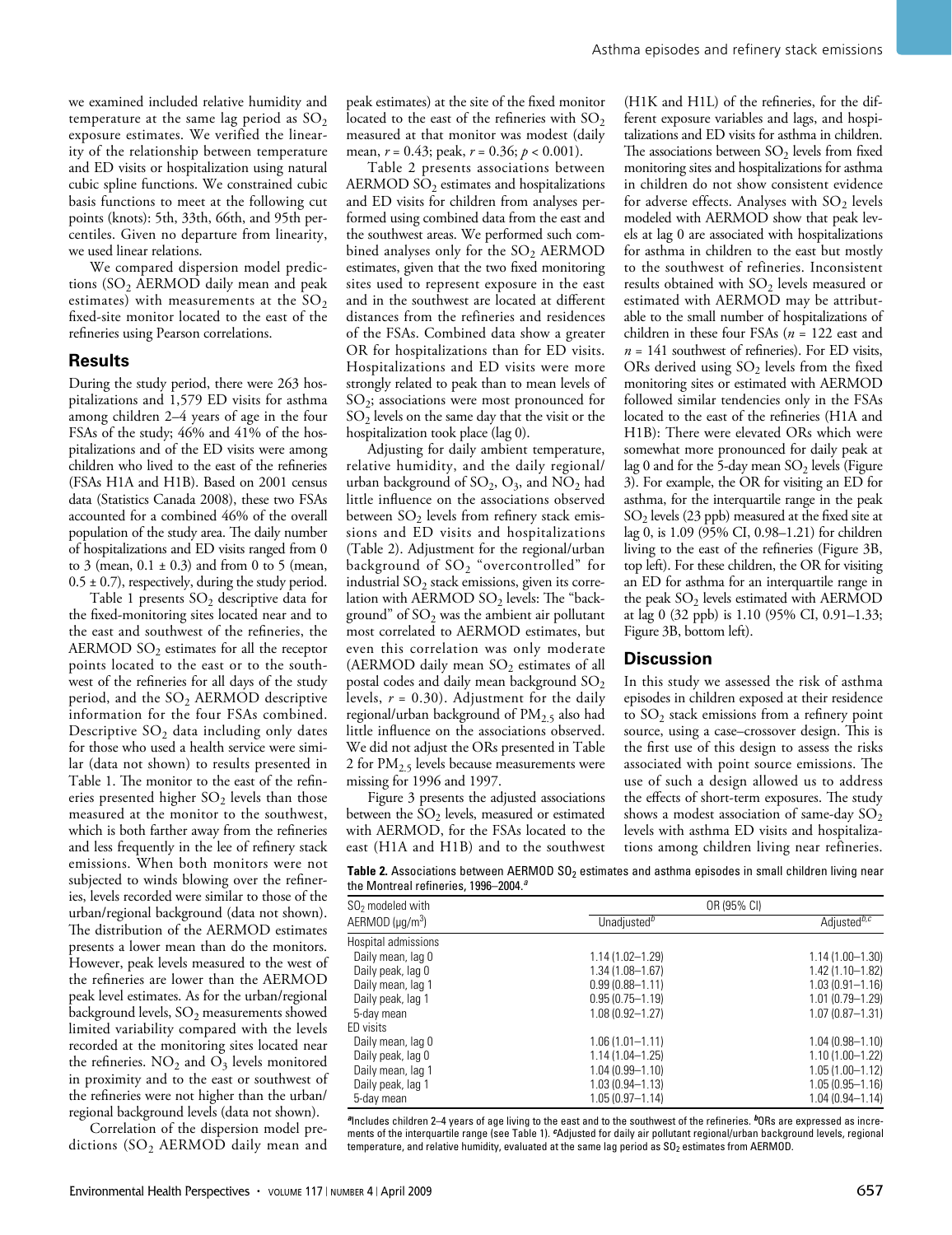Risks appear more pronounced for daily  $SO_2$ peak levels than for mean levels.

Little information is available to compare the above results on risks of childhood asthma episodes associated with  $SO<sub>2</sub>$  from a point source, because most studies of  $SO<sub>2</sub>$ and asthma have been performed in urban areas with the aim of establishing relationships between daily  $SO_2$  levels and asthma episodes (e.g., Hajat et al. 1999; Lee et al. 2006; Lin et al. 2005; Schildcrout et al. 2006; Sunyer et al. 1997; Wong et al. 2001). Nonetheless, short lags have been demonstrated in a number of studies on asthma episodes related to other air pollutants such as  $PM_{2.5}$  (U.S. EPA 2004). The results of our epidemiologic assessment are also concordant with those of experimental studies where exercising humans were exposed on a short-term basis to high levels of  $SO_2$ . Such studies have shown that some asthmatics experience change in pulmonary functions and respiratory symptoms after a peak exposure as short as 10 min (Carlisle and Sharp 2001).

Studies that noted a positive association between ED visits or hospitalizations for asthma and acute exposure to  $SO_2$  have usually reported risks <  $10\%$  per  $SO_2$  interquartile range of magnitude similar to or greater than in our study (e.g., Hajat et al. 1999; Lee et al. 2002; Luginaah et al. 2005; Sunyer et al. 1997; Wong et al. 2001). Such risks are similar to what we observed in the present study for ED visits; however, relative risks for hospitalizations appeared greater in the present study.

In this study, we estimated exposure to refinery stack emissions using both  $SO_2$ fixed-site measurements and the AERMOD atmospheric dispersion model.  $SO_2$  fixed-site

monitors may not adequately represent exposure to refinery stacks emissions if located too far from the emission source. In our study, associations between ED visits and  $SO<sub>2</sub>$  from the fixed monitor located to the east of the refineries provided results similar to those with AERMOD estimates. On the other hand, associations between ED visits and exposures represented by the southwest monitor, which is more distant from the residences of interest, diverged with associations with the AERMOD estimates. Dispersion models may be useful to represent point source exposures in areas where there is no local monitor or where monitors are not close enough to appropriately represent exposure to emission sources. However, modeling errors associated with the source information (e.g., monthly emission data to compute daily estimates, use of upper air data from a location hundreds of



Figure 3. Adjusted associations between SO<sub>2</sub> measurements at fixed-site monitors (located to the east and southwest of refineries) or SO<sub>2</sub> concentrations estimated with AERMOD, and hospitalizations (A) and ED visits (B) for asthma in children 2-4 years of age living near (to the southwest or east) of the refineries on the Montreal Island, between 1996 and 2004. We adjusted for daily ambient temperature, relative humidity, and daily regional/urban background of SO<sub>2</sub>, O<sub>3</sub>, and  $NO<sub>2</sub>$ . ORs are expressed as increments of the interquartile range (Table 1). The SO<sub>2</sub> measurement site used to assess health risks in the postal areas H1K and H1L is farther away from refineries than is the monitoring site used for H1A and H1B (see Figure 1).